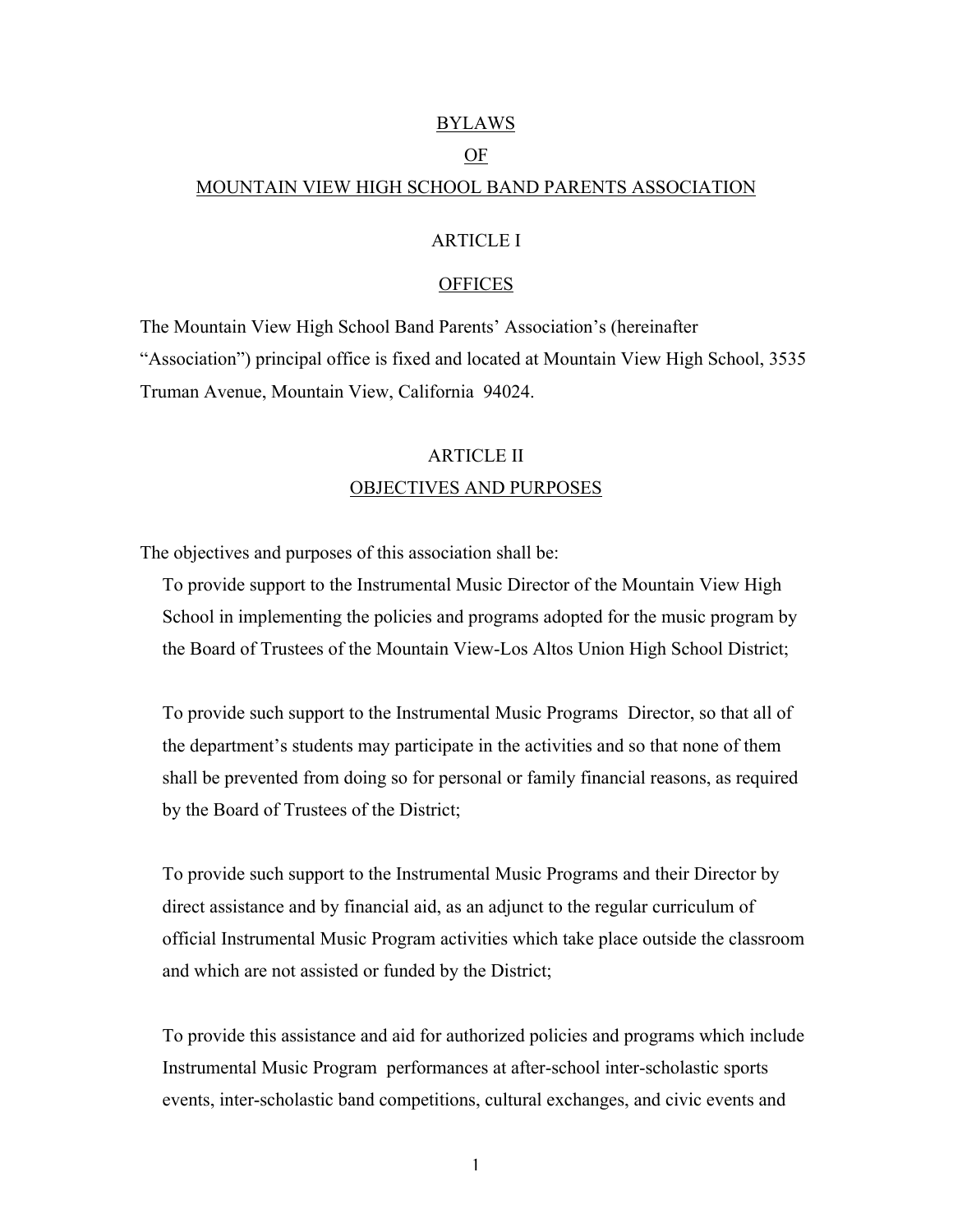parades, including those within the attendance area of the Mountain View-Los Altos Union High School District, and other like and similar activities

To provide this assistance and aid by:

Purchasing music and, where necessary, musical instruments and seeing to their repair;

Performing secretarial service in arranging Instrumental Music Program activities, if requested by the Director;

Arranging for and, where necessary, securing funds for transportation to activities; Chaperoning transportation and performances and assisting Instrumental Music

Program members with their competition uniforms;

Collaterally assisting performances by ushering and other similar work;

Providing, where necessary, uniforms and seeing to their repair;

Preparing and serving food to the Instrumental Music Program members at their performances;

Attending to public relations for the Instrumental Music Program activities;

Raising funds for required entry fees at activities; and

Undertaking other similar and necessary efforts to provide assistance and aid.

To provide financial aid for these purposes by raising money by such activities as sales, soliciting public contributions, selling tickets to selected Instrumental Music Program events, obtaining support from the City Councils within the attendance area of the Mountain View-Los Altos High School District and from local newspapers and civic leaders, and engaging in other similar activities. (In keeping with the requirements of the Board of Trustees of the Mountain View-Los Altos Union High School District, parental pledges and contributions shall be purely voluntary and not required as part of the official policy that no member of the Instrumental Music Program shall be prevented from participating in activities for financial reasons.) To receive, hold, and disburse gifts and other funds for these purposes. To enter into and make and perform contracts, without limitation on the amount, for these purposes.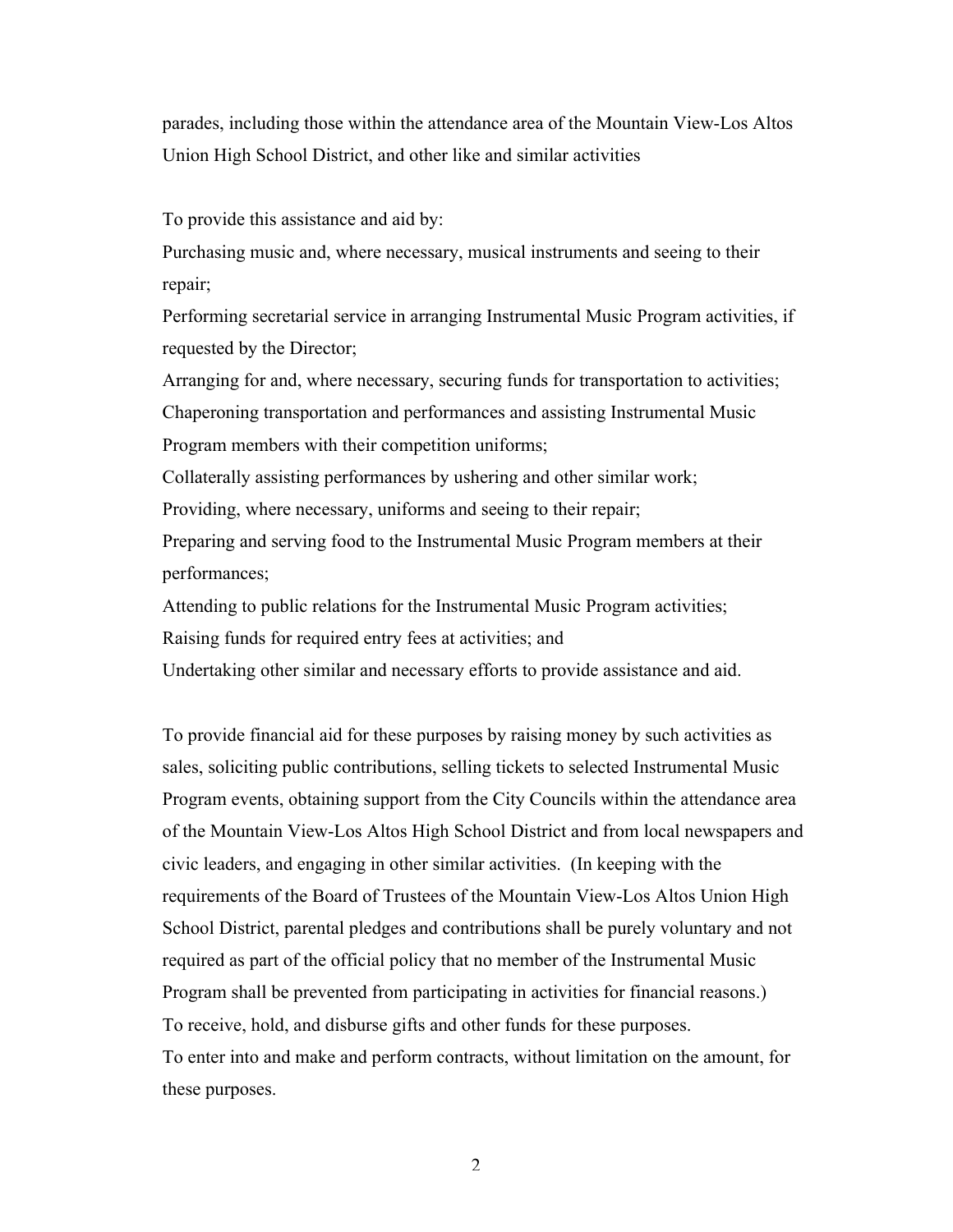## ARTICLE III DEDICATION OF ASSETS

The Association shall be a non-profit association.

The properties and assets of this non-profit association are irrevocably dedicated to charitable and educational purposes. No part of the net earnings, properties, or assets of this Association, on dissolution or otherwise, shall inure to the benefit of any private person or individual or any member or director or officer of this association. On liquidation or dissolution, all properties, assets, and obligations shall be distributed and paid over to an organization dedicated to charitable and educational purposes.

# ARTICLE IV MEMBERSHIP

All parents of students currently enrolled in the instrumental music program at Mountain View High School shall constitute the membership of this Association.

Section 1. Meetings shall be held within the attendance boundaries of Mountain View High School at a place approved by the Director. Notice of the exact location shall be made by the Secretary, in writing, including by email, at least 7 days prior to the meeting.

Section 2. The regular meeting of members shall be to discuss organization and orientation and shall be held on the first Tuesday of September of each year, unless the Steering Committee fixes another date and so notifies the members.

Section 3. A special meeting of the members may be called at any time by the Steering Committee President.

Section 4. Notice of any meeting of members shall be given either personally or in writing, including by email.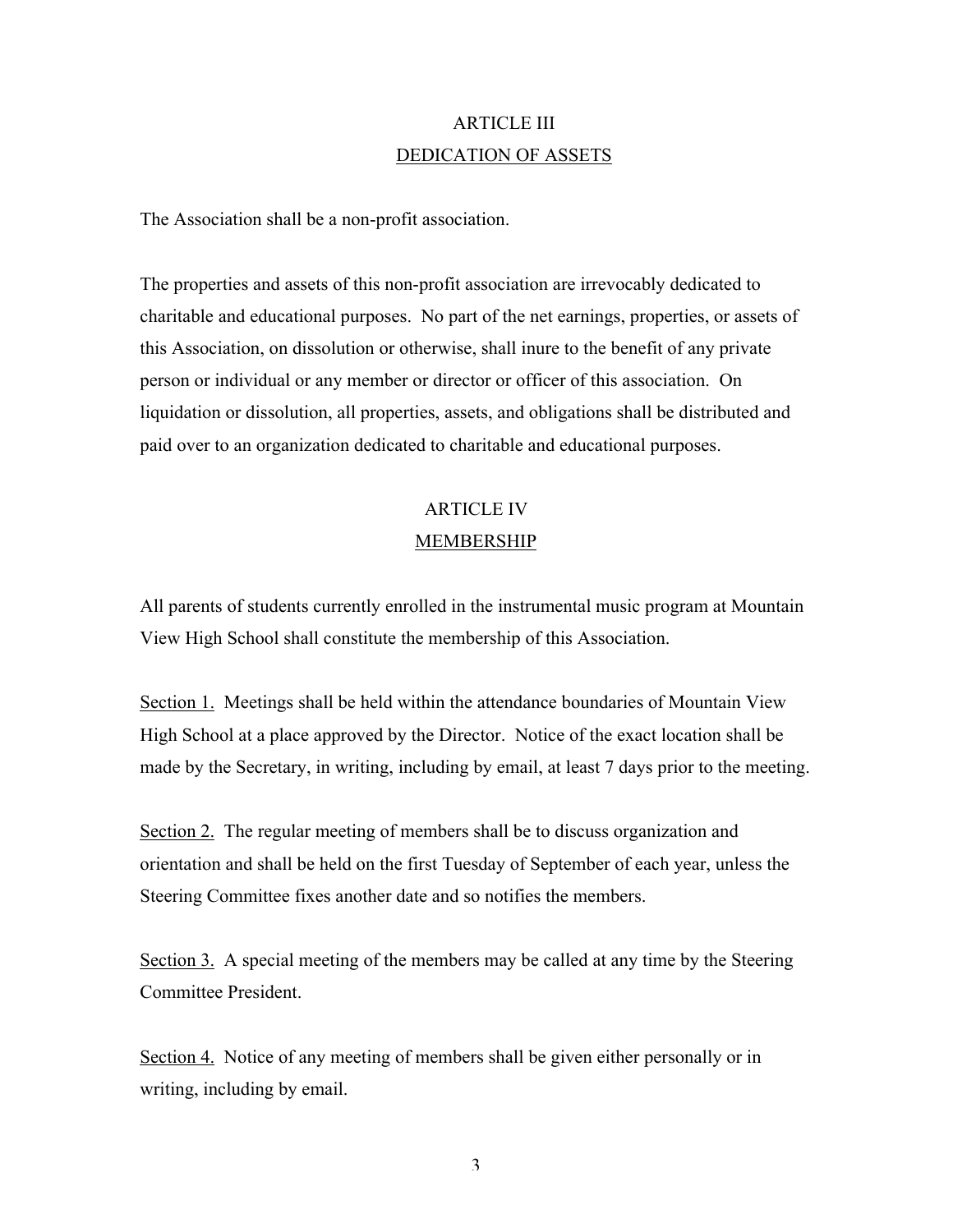Section 5. Eleven (11) of the members shall constitute a quorum for the transaction of business at a meeting.

Section 6. Members present at the meeting shall be entitled to one vote on each matter submitted to a vote of the members. Voting may be by voice vote.

Section 7*. Robert's Rules Of Order Newly Revised* shall be observed to the extent practicable at the General Membership and the Steering Committee meetings*.*

# ARTICLE VI STEERING COMMITTEE

Section 1. The business and affairs of the Association shall be managed and governed by or under the direction of its Board of Directors which shall be called the Steering Committee. The Steering Committee shall have the power to act for the Association between regular meetings.

Section 2. The Steering Committee shall be composed of a President, Vice President in Charge of Operations, Treasurer, Secretary, a Student Representative of the Band Council, the Instrumental Music Director, and appropriate committee chairmen.

Section 3. The Steering Committee shall hold regular meetings at least eight (8) times each year and may also hold special meetings. The Steering Committee may hold special meeting*s.*

Section 4. A majority of the Steering Committee shall constitute a quorum to conduct business. A majority of the members of the Steering Committee must be present at a meeting of the Committee in order to transact business. Each member of the Committee present shall have one vote. Voting may be by voice vote*.*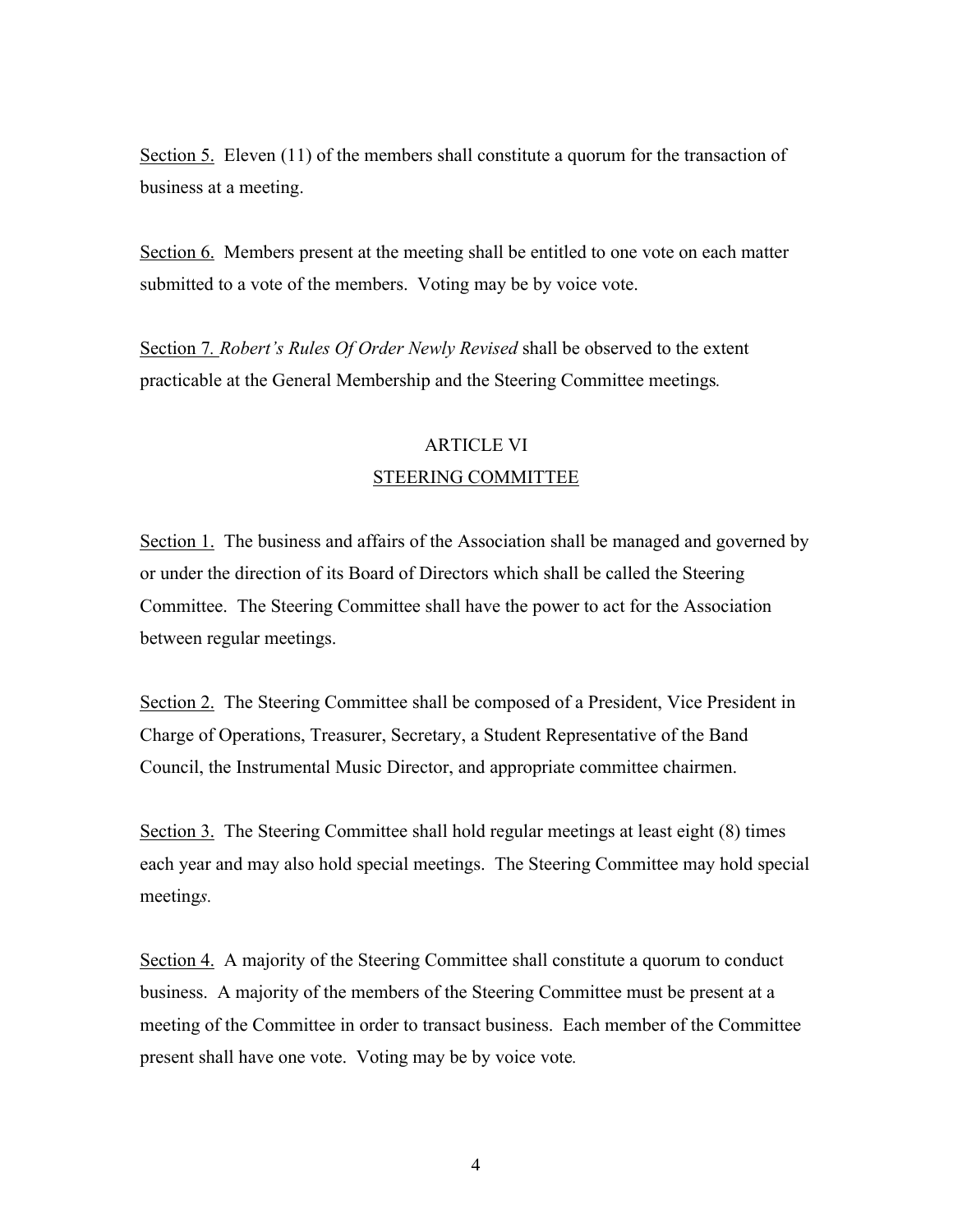Section 5. The Steering Committee may also transact business without a meeting of the members by a majority of the members signing or emailing their individual consent to action proposed by the President and submitted to each member of the Committee in writing*,* including by email.

Section 6. Meetings shall be called by the President, who shall give notice of the time, date, and place of the meeting. Notice shall be given either personally or in writing*,* including by email, at least 48 hours before the meeting and shall describe the purpose or agenda for the meeting.

Section 7. The term of office for members of the Committee shall be one year, from July 1 to June 30.

Section 8. Vacancies in the Steering Committee shall be filled by the Steering Committee upon the recommendation of the President. Each member so selected shall serve out the unexpired term of his or her predecessor.

Section 9. If it is deemed necessary by the general membership the steering committee may appoint temporary officers.

Section 10. Any non-budgeted check over \$200 shall require Steering Committee approval.

Section 11. The Instrumental Music Director shall advise the Steering Committee and the general membership. Each September, at the annual membership meeting, the Director(s) shall present the goals and program objectives for the new school year as well as a budget to support said goals and programs (i.e., requests for equipment, music, uniforms, staffing and transportation funds). Programs and enhancements will be prioritized as either essential or desired enhancements to the program.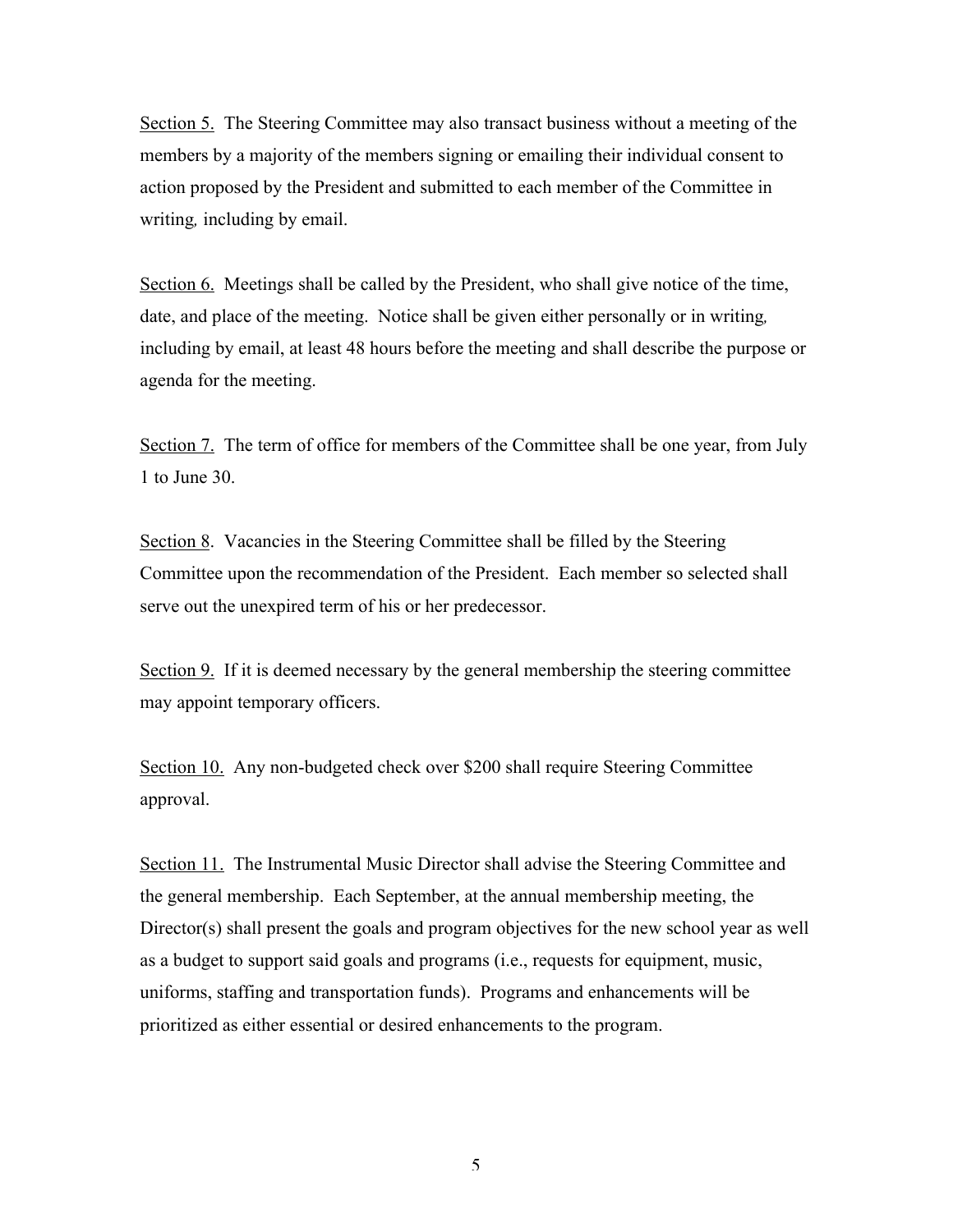# ARTICLE VII NOMINATIONS AND ELECTION OF STEERING COMMITTEE

Section 1. Members of a Nominating Committee shall be named no later than March 1 of each year and be comprised of members appointed by the President from the general membership and members selected by the member of the Nominating Committee from the general membership, at least two (2) of whom are not members of the Steering Committee.

Section 2. The President, Vice President of Operations, Treasurer and Secretary shall be elected by the general membership and shall constitute, along with the Instrumental Music Director, the Steering Committee. Only Association members may serve as elected officers of the Association*.* The slate of nominees to the Steering Committee shall be submitted at the general meeting in April of each year. Nominations may be made from the floor at this time. The slate will be approved at the general meeting in May.

# ARTICLE VII DUTIES OF OFFICERS

Section 1. The President shall be the chief administrative officer and shall supervise the business of the association. He shall preside at all meetings of the Steering Committee and of the general membership. His duties may include the signing of checks, contracts, and obligations of the association with the Secretary, Treasurer, Vice President of Operations and/or Instrumental Music Department Director. He shall appoint any committee chairmen deemed necessary.

Section 2. The Vice President of Operations shall assume all of the responsibilities of the President in his absence and shall perform all other duties as may be delegated to him by the President. The Vice President of Operations shall oversee and coordinate activities of the various committees of the Steering Committee.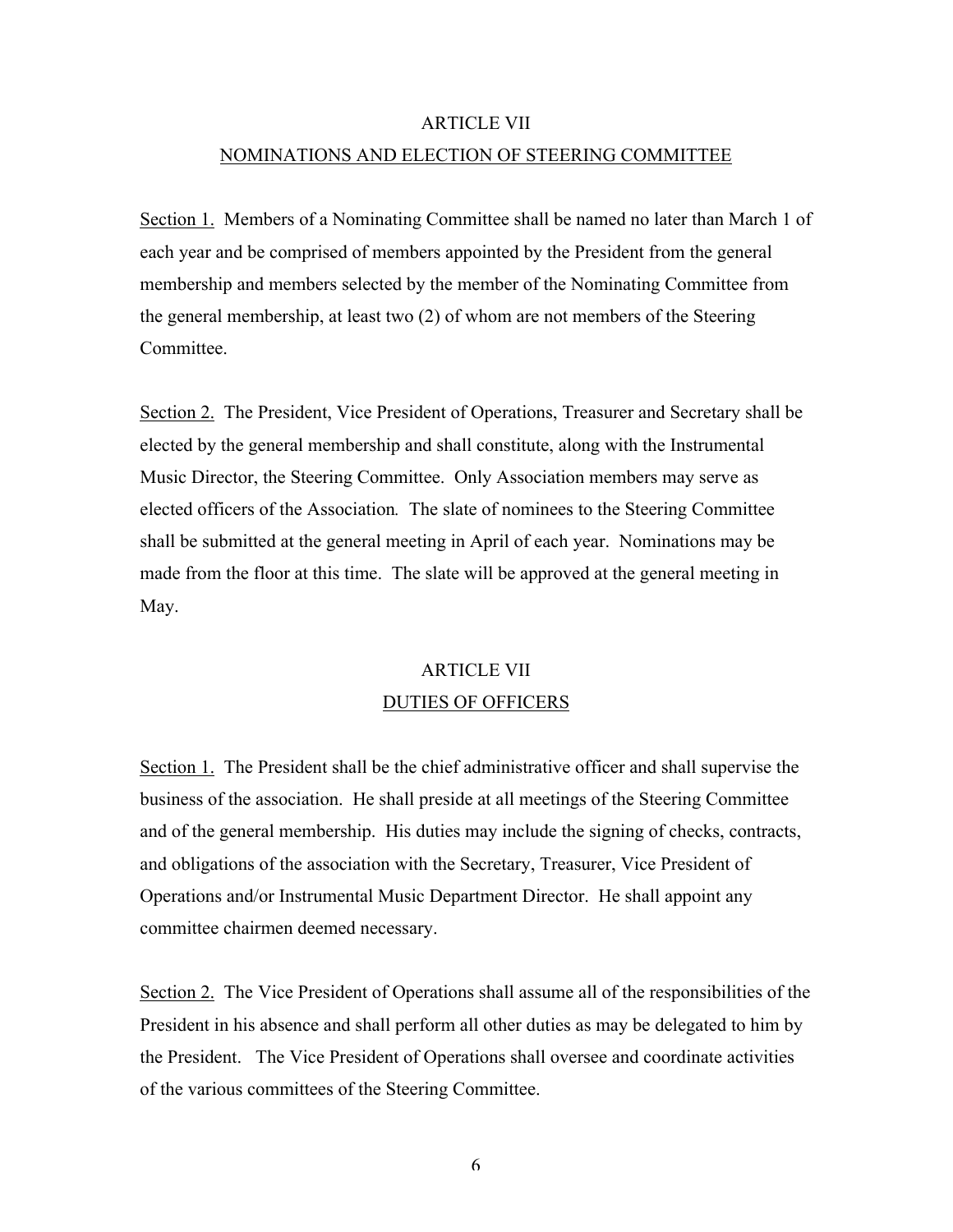Section 3. The Secretary shall record the minutes of all meetings of the Steering Committee and of the general membership. The Secretary shall also send notices, including by email*,* of membership meetings either separately or by the newsletter at least ten (10) days prior to the meetings. He shall prepare a list of all unfinished business for the use of the President and retain a current copy of the bylaws for references as necessary. He shall file the Treasurer's report given at every meeting with the minutes of that meeting.

Section 4. The Treasurer shall be responsible for the official finances of the association, and shall:

- a. Keep such permanent books of account and records as shall be sufficient to establish the items of gross income, receipts and disbursements of the association. Such books of account and records shall be open for inspection at all reasonable times;
- b. Receive all monies for the Association, giving a receipt therefore, and shall deposit them in the name of the association in a bank approved by the Steering Committee;
- c. Receive and retain a copy of the deposit slip for any deposit made, until the bank statement showing the deposit has been received;
- d. Pay all bills as authorized by the Steering Committee or the Association and on receipt of warrants signed by the President and Secretary;
- e. Secure two signatures on all checks. (Any two of the following are authorized to sign: President, Treasurer, Vice President of Operations and Instrumental Music Director, except that the authorized signers shall not be related by blood nor by marriage nor reside at the same address.);
- f. Keep an accurate record of receipts and disbursements in a ledger which is a permanent record of this Association. All other financial records must be retained for seven years including the current year;
- g. Keep the membership informed of expenditures as they relate to the budget adopted by the Association at the annual membership meeting in September.
- h. Present a statement of account at every meeting of the Association and the Steering Committee and at other times when requested by the Association.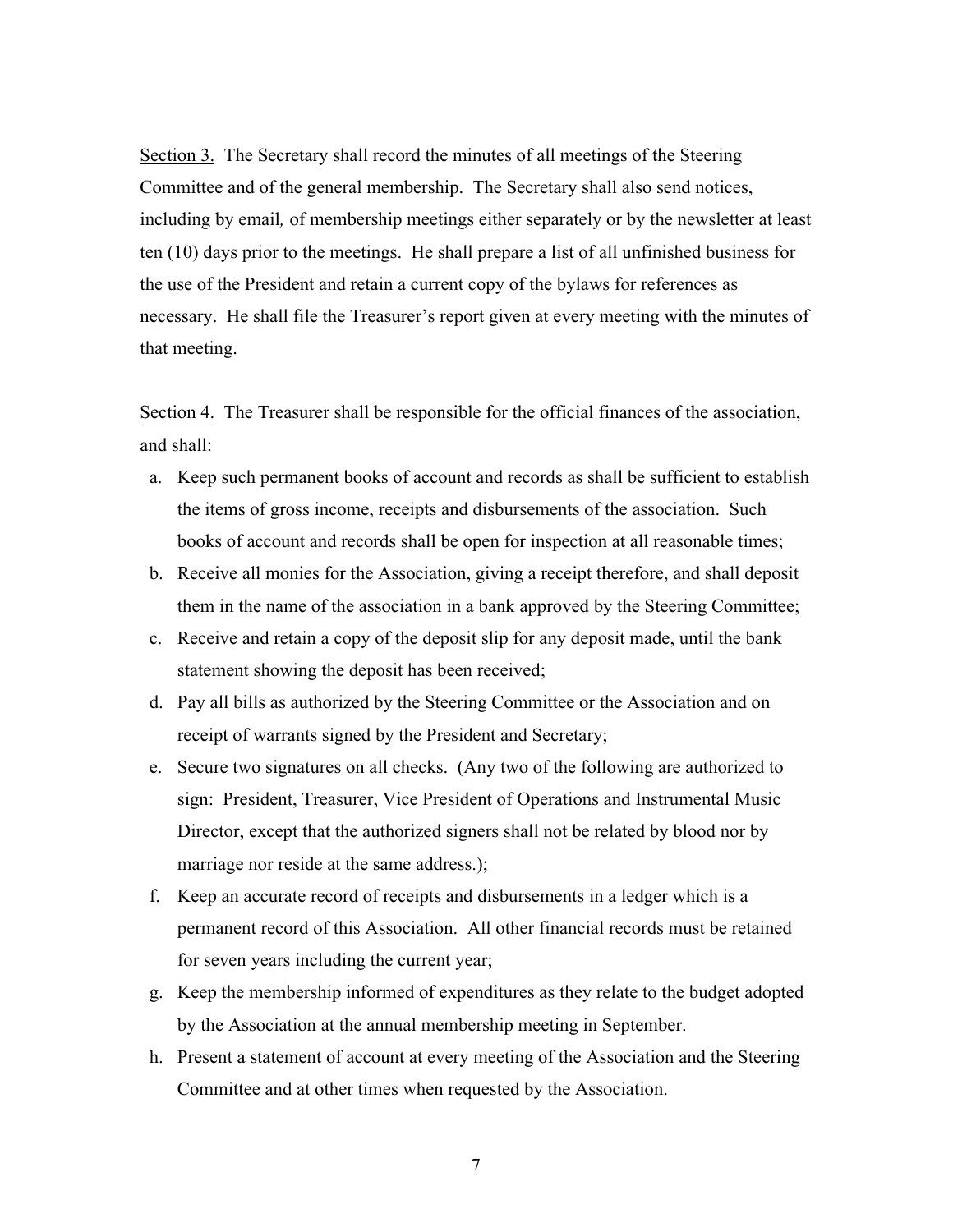- i. Be responsible for filing all tax returns and other tax and financial forms required by government agencies;
- j. Make an annual financial report to the Association which includes gross receipts and disbursements for the year; and,
- k. Assist in the development of an annual budget that supports the Instrumental Music Director(s)' goals and programs.

Section 5. The Auditor shall:

- a. Audit the books and financial records of the group annually with the final audit to be at the close of the officer's term;
- b. Render a written report by the September meeting with copies to the Treasurer and President; and
- c. Audit the books upon the resignation of the Treasurer, and at any time deemed necessary.

### ARTICLE IX

## FUNDRAISING EVENTS

Section 1. All fundraisers shall be subject to rules established by the Mountain View-Los Altos High School District and Mountain View High School.

Section 2. Fundraisers shall be planned and coordinated by the Association to meet the financial needs of the entire Association. A fundraiser may also be planned to raise money for the Carol Fischer Scholarship Fund.

Section 3. All funds raised shall go into the treasury of the Association and shall be accounted for and administered by the Association.

Section 4. A minimum of two Association members shall count and certify the amount of money at all fundraising events.